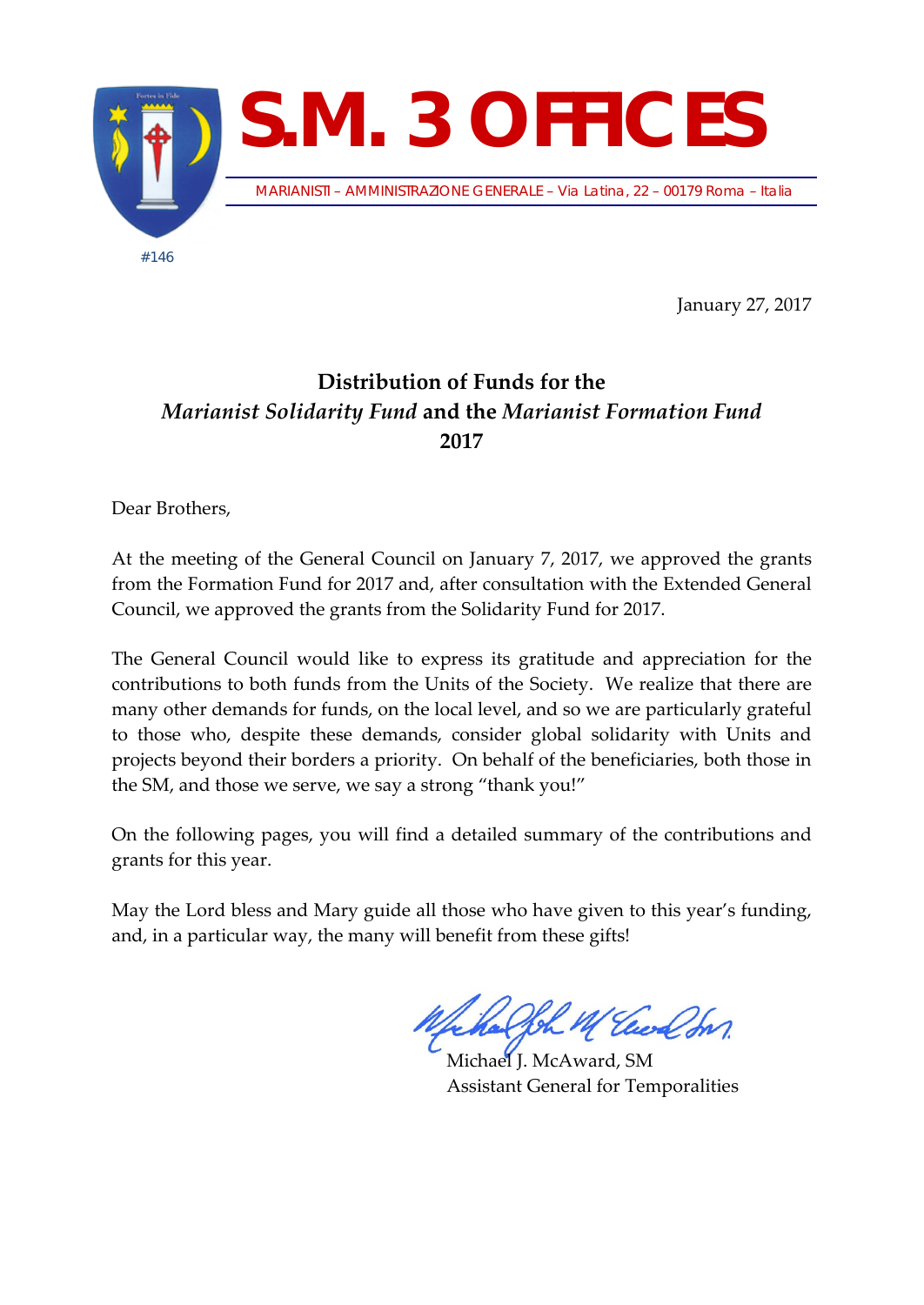## **Marianist Solidarity and Formation Funds 2017**

| <b>Contributions</b>          | USD \$       |
|-------------------------------|--------------|
| Region of Argentina           | \$3,000.00   |
| Region Austria-Germany        | \$15,000.00  |
| Region of Canada              | \$11,000.00  |
| Region of Chile               | \$3,000.00   |
| Region of Eastern Africa      | \$5,000.00   |
| Province of France-Belgium    | \$62,000.00  |
| Region of Italy               | \$10,000.00  |
| Region of Japan               | \$50,000.00  |
| Region of Korea               | \$10,000.00  |
| Province of Meribah           | \$10.000,00  |
| Province of Spain             | \$115,000.00 |
| <b>Switzerland Community</b>  | \$19,000.00  |
| Province of the United States | \$118,500.00 |
| <b>General Administration</b> | \$221,297.00 |
| <b>Total Contributions</b>    | \$652,797.00 |

| <b>Marianist Solidarity Fund Grants Approved</b>                      | USD \$       |
|-----------------------------------------------------------------------|--------------|
| <b>African Zonal Conference (CAM)</b>                                 |              |
| <b>CEMAF Support</b>                                                  | \$10,000.00  |
| <b>Region of Argentina</b>                                            |              |
| GENERAL ROCA: Amplification of Residence for University Students      | \$8,000.00   |
| <b>Region of Chile</b>                                                |              |
| LINARES: Casa Estudio Chaminade (Construction of building)            | \$30,000.00  |
| <b>Region of Columbia-Ecuador</b>                                     |              |
| <b>GIRARDOT: Construction classrooms</b>                              | \$90,000.00  |
| BOGOTA: Assistance to Center for children and adolescents             | \$7,000.00   |
| <b>Region of Eastern Africa</b>                                       |              |
| ZAMBIA: Fencing and Borehole in large farm parcel                     | \$100,000.00 |
| CHAMINADE CTC: Finish Multi-Purpose Hall & Classrooms                 | \$70,000.00  |
| MOMBASA: Marianist Development Project Kitchen Improvement            | \$41,000.00  |
| OUR LADY of NAZARETH: Primary School Library Expansion                | \$25,000.00  |
| <b>Region of Togo</b>                                                 |              |
| KARA: Centre Marianiste d'Accueil et de Formation (Completion of      |              |
| building)                                                             | \$42,167.00  |
| NATITINGOU: Construction of perimeter fence                           | \$45,630.00  |
| Province of the United States - District of India                     |              |
| ODISSA: Furniture, Library and Science Lab at Primary/Middle School   | \$10,000.00  |
| RANCHI: New bus for St. Mary's English Medium School (matching grant) | \$14,000.00  |
| DEEPAHALLI: Computer Lab at St. Joseph/Chaminade School               | \$5,000.00   |
| BAHR: Computer Lab-St. Mary's Multipurpose Institute                  | \$5,000.00   |
| <b>TOTAL</b>                                                          | \$502,797.00 |